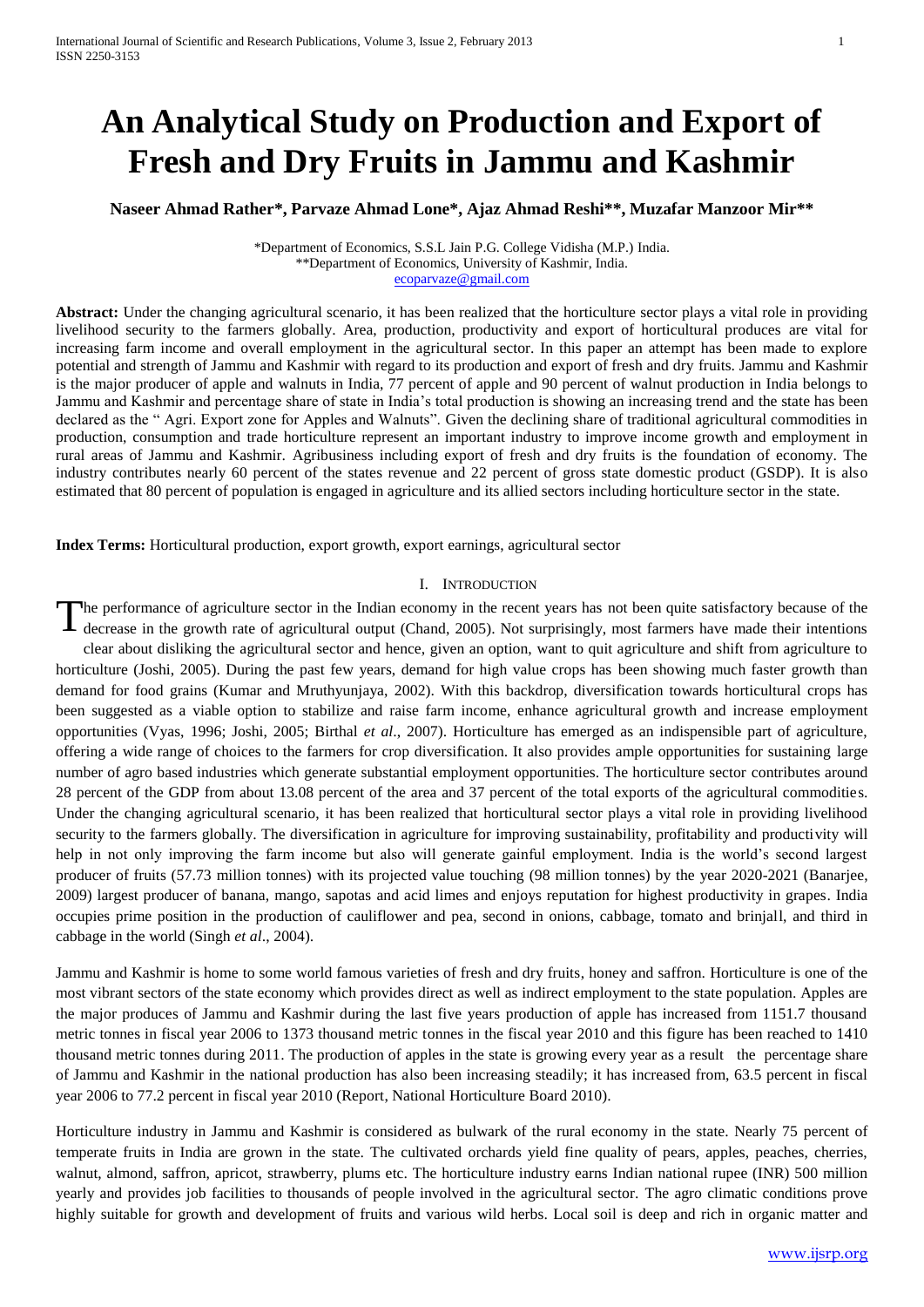International Journal of Scientific and Research Publications, Volume 3, Issue 2, February 2013 2 ISSN 2250-3153

access to human resources for farm labour is abundant. The horticulture industry also serves as a great advantage to the state due to its monopoly on walnuts, almonds, pears, cherries, hazelnuts, pecan nuts, strawberries and kiwi fruits. However, Kashmir horticulturists have limited their industry to merely supplying primary products rather than diversifying their market through value addition.

### **Relationship between horticultural production and socioeconomic development**

There is a relationship between horticultural production and overall socioeconomic development. Horticulture encourages agricultural business development in the rural economy and generates income and employment. Growers learn to manage multiple cropping systems and deliver quality outputs on time by fulfilling contractual arrangements and dealing with sophisticated marketing systems. The management skills need for successful horticulture is the very skills required for socioeconomic development to take off. These skills enable farmers to run other kind of businesses. Horticulture production improves availability of micro-nutrient rich foods and consumption of micro nutrient rich foods improves health, learning capacity and working capacity of the population. All these factors collectively enhance working efficiency, thus facilitate and stimulate socioeconomic development of economy.

The positive economic benefits of horticulture sector in Jammu and Kashmir are listed below.

- Contribution to states income generations
- Expansion of employment opportunities
- Raising tax revenues
- Generation of foreign exchange
- Transformation of regional economy
- Social effects
- Cultural effects
- Impact on environment

# II. METHODOLOGY AND DATA

 Keeping in view the present status of research work the data has been obtained from both primary and secondary sources. Secondary data has been obtained from government official records, valid records of state government, department of horticulture, magazines, journals and other active related agencies of the department of horticulture in the state. The equation mentioned below was used to find out the trend value of production of fresh and dry fruits in Jammu and Kashmir.

$$
Y = a + bx
$$

 $Y = Dependent variable$ 

 $x = Independent variable$ 

 $a =$ Intercept coefficient

 $b =$ Slope coefficient

The value of a, b has been found by two normal equations

(a) 
$$
\Sigma y = Na + b\Sigma x
$$

(b) 
$$
\sum xy = a \sum x + b \sum x^2
$$

$$
G. R = \frac{(Qt) - (Qt - 1)}{(Qt - 1)} \times 100
$$

 $Qt =$  Quantity in *present period* 

 $Qt - 1 =$  Quantity in previous period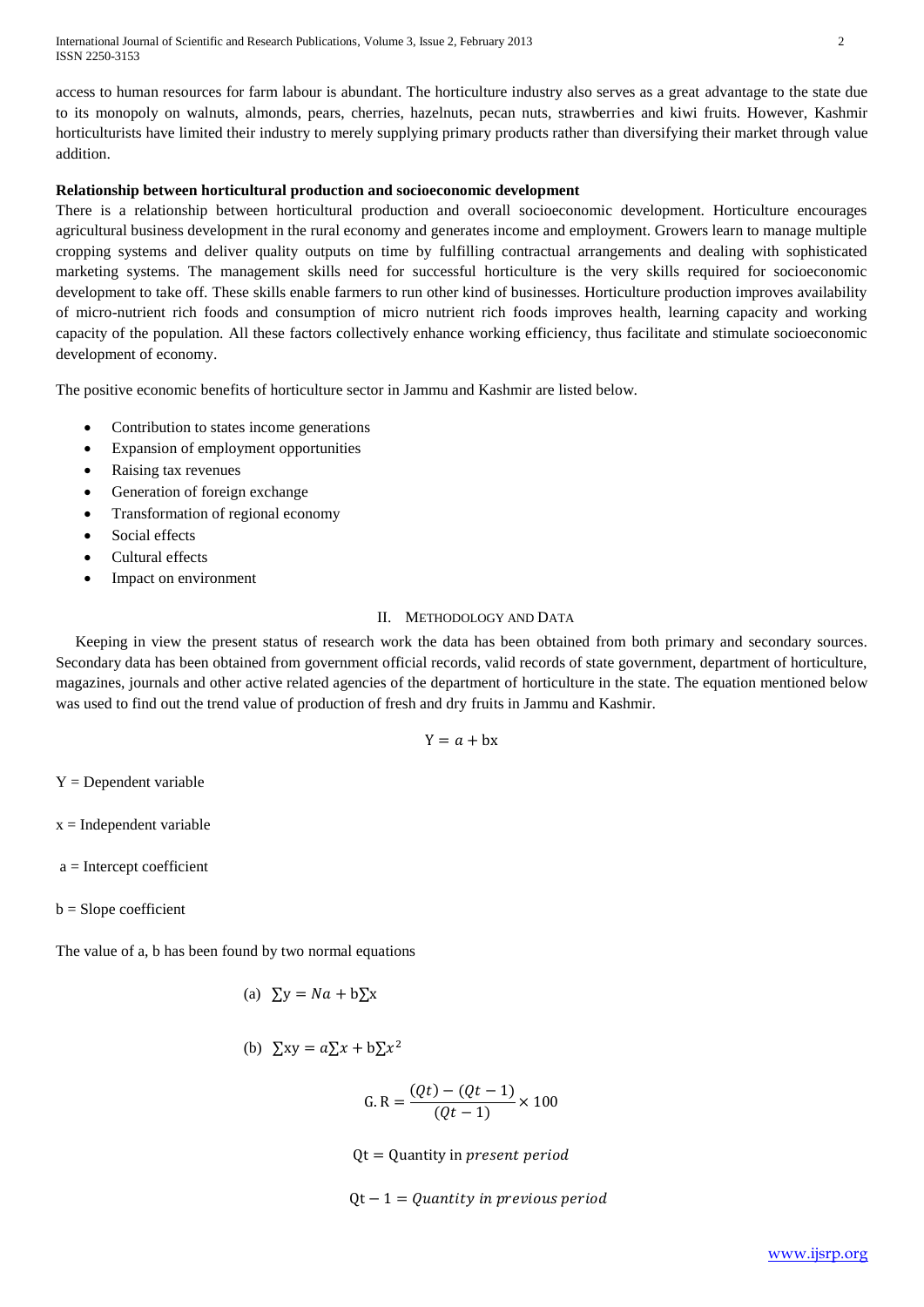To work out growth rate of total export and production in respective years the above formula has been used.

| Fresh fruits          |              |       |              | Dry fruits                      |                |                |              |                               |                                                              |
|-----------------------|--------------|-------|--------------|---------------------------------|----------------|----------------|--------------|-------------------------------|--------------------------------------------------------------|
| Year                  | <b>Apple</b> | Pear  | <b>Other</b> | <b>Total</b><br>fresh<br>fruits | <b>Walnuts</b> | <b>Almonds</b> | <b>Other</b> | <b>Total</b><br>dry<br>fruits | <b>Production</b><br>of total<br>fruits<br>(Actual<br>value) |
| 2004-<br>05           | 994.22       | 40.25 | 84.02        | 1118.49                         | 100.60         | 13.47          | 0.19         | 114.26                        | 1232.75                                                      |
| $2005 -$<br>06        | 1093.3       | 42.36 | 86.73        | 1222.42                         | 108.27         | 14.33          | 0.20         | 122.80                        | 1345.22                                                      |
| 2006-<br>07           | 1151.7       | 43.09 | 108.41       | 1303.2                          | 114.93         | 15.18          | 0.22         | 130.33                        | 1433.53                                                      |
| $2007 -$<br>08        | 1222.2       | 45.86 | 120.31       | 1388.37                         | 146.78         | 11.26          | 0.24         | 158.28                        | 1546.65                                                      |
| 2008-<br>09           | 1268.5       | 47.38 | 150.74       | 1466.62                         | 147.64         | 12.17          | 0.25         | 160.06                        | 1626.68                                                      |
| $2009 -$<br><b>10</b> | 1332.8       | 47.98 | 113.73       | 1494.51                         | 165.02         | 12.52          | 0.19         | 177.73                        | 1672.24                                                      |
| 2010-<br>11           | 1373         | 50.50 | 140.65       | 1564.15                         | 163.74         | 12.51          | 0.22         | 176.47                        | 1740.62                                                      |
| 2011-<br>12           | <b>1410</b>  | 49.8  | 134.7        | 1594.5                          | 172.24         | 13.24          | 0.19         | 185.67                        | 1780.17                                                      |

**Table- 1: Production of fresh and dry fruits in thousand metric tonnes during 2004-05 to 2010-11 in Jammu and Kashmir**

**Source: Digest of Statistics 2010, Directorate of Economics and Statistical Planning, Government of Jammu and Kashmir.**

During the survey of research work data was obtained which shows the production of fruits (fresh and dry) in Jammu and Kashmir from 2004-05 to 2010-11 given in the above mentioned table 1.

|         | Production in lakh metric tonnes |      | Export in lakh metric tonnes |             |             |              |
|---------|----------------------------------|------|------------------------------|-------------|-------------|--------------|
| Year    | Fresh                            | Dry  | Total                        | Fresh       | Dry         | Total        |
| 2003-04 | 11.65                            | 1.08 | 12.74                        | 7.63(98.32) | 0.139(1.68) | 7.76(60.83)  |
| 2004-05 | 12.18                            | 1.14 | 13.32                        | 8.20(98.3)  | 0.14(1.68)  | 8.34(62.61)  |
| 2005-06 | 12.80                            | 1.23 | 14.03                        | 8.58(98.62) | 0.12(1.38)  | 8.70(62.01)  |
| 2006-07 | 13.74                            | 1.30 | 15.04                        | 7.35(98.00) | 0.15(2.0)   | 7.50(49.87)  |
| 2007-08 | 14.78                            | 1.58 | 16.36                        | 7.34(97.86) | 0.16(2.13)  | 7.50(45.84)  |
| 2008-09 | 15.26                            | 1.65 | 16.91                        | 11.0(98.56) | 0.16(1.43)  | 11.17(66.06) |
| 2009-10 | 15.35                            | 1.76 | 17.12                        | 9.34(60.84) | 0.23(12.99) | 9.57(55.90)  |
| 2010-11 | 20.46                            | 1.76 | 22.22                        | 8.51(42.59) | 0.51(8.52)  | 8.66(38.97)  |

# **Table- 2: Production and Export of fruit outside the state in lakh metric tonnes during 2003-2010**

**Source: Digest of Statistics 2010, Directorate of Economics and Statistical Planning, Government of Jammu and Kashmir**

During the tenture of research work data was obtained which shows the export of fresh and dry fruits in Jammu and Kashmir given in the above mentioned table 2.

The overall production of fruits in Jammu and Kashmir has shown an increasing trend, especially the production of apple and walnut. Total fruit production in the state is dominated by production of apple and walnut.

### **Table-3: Growth rate, trend value of production and export of fresh and dry fruits in Jammu and Kashmir**

| Year    | Growth rate<br>of production<br>of total fruits | Trend value of total<br>production of fruits<br>$(Y =$<br>$1193.4 + 78.632X$ | Trend value of<br>production of fresh<br>fruits<br>$(Y=1089.1+67.773X)$ | Trend value of<br>production of dry<br>fruits<br>$(Y=104.33+10.86X)$ | Growth<br>rate of<br>export of<br>total<br>fruits |
|---------|-------------------------------------------------|------------------------------------------------------------------------------|-------------------------------------------------------------------------|----------------------------------------------------------------------|---------------------------------------------------|
| 2004-05 |                                                 | 1272.03                                                                      | 1156.83                                                                 | 115.19                                                               | 7.47                                              |
| 2005-06 | 9.12                                            | 1350.66                                                                      | 1224.56                                                                 | 126.05                                                               | 4.31                                              |
| 2006-07 | 6.56                                            | 1429.296                                                                     | 1292.29                                                                 | 139.91                                                               | $-13.79$                                          |
| 2007-08 | 7.89                                            | 1507.92                                                                      | 1360.03                                                                 | 147.77                                                               | $\Omega$                                          |
| 2008-09 | 5.17                                            | 1586.56                                                                      | 1427.76                                                                 | 158.63                                                               | 48.93                                             |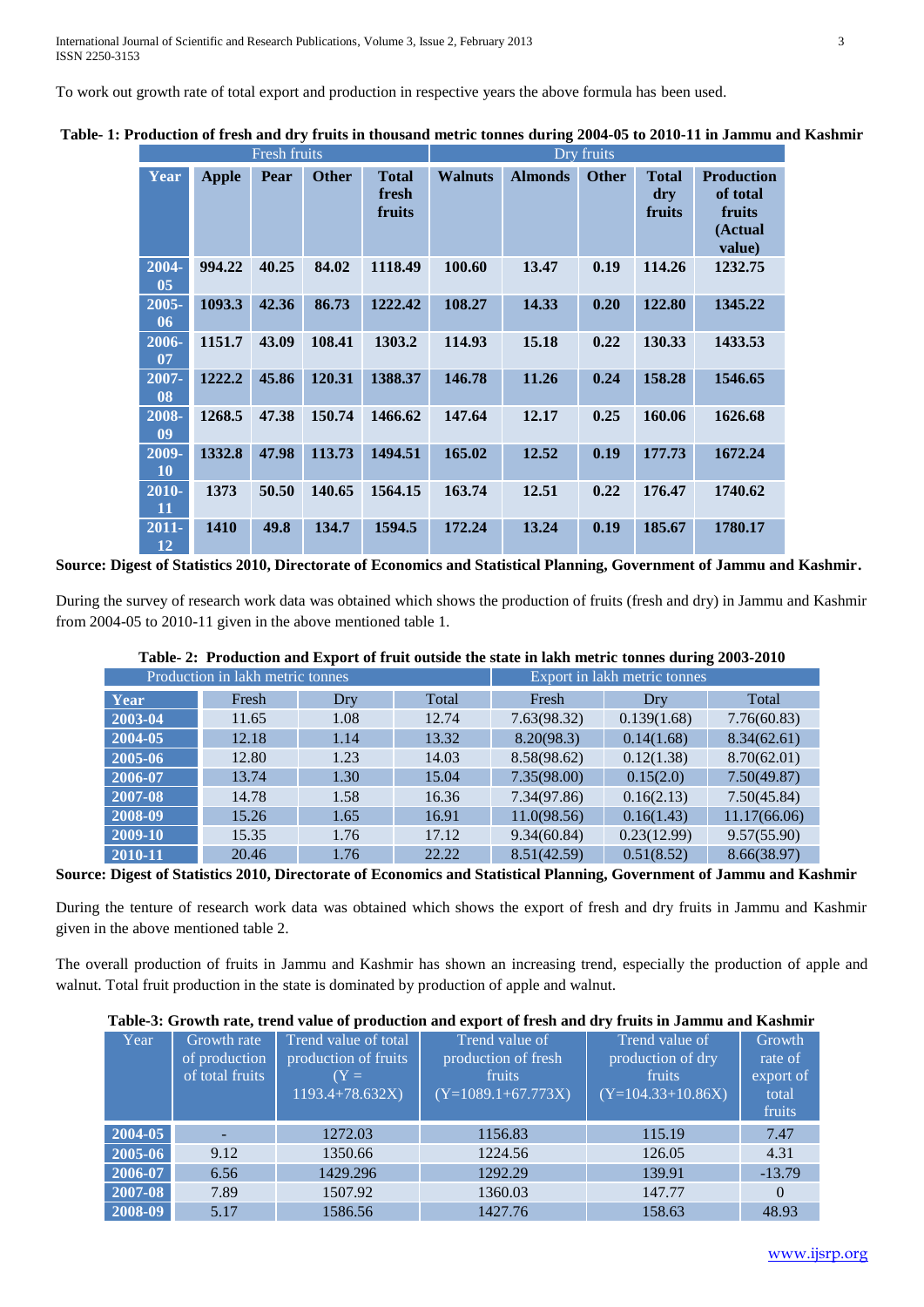International Journal of Scientific and Research Publications, Volume 3, Issue 2, February 2013 4 ISSN 2250-3153

0

2

4

6

**Export of fruit**

Export of fruit

8

| 2009-10 | 2.80         | 665.19  | 1495.49 | 169.49          | $\sqrt{2}$<br>14.32<br>- |
|---------|--------------|---------|---------|-----------------|--------------------------|
| 2010-11 | 4.09         | 1743.82 | 563.23  | 80.35           | $-9.50$                  |
| 2011-12 | 2.27<br>4.41 | 1822.45 | 1630.96 | 101.21<br>1.4.4 | $\overline{\phantom{0}}$ |

**Source: Digest of Statistics 2010, Directorate of Economics and Statistical Planning, Government of Jammu and Kashmir**

### **III.** RESULTS AND DISCUSSIONS

 In Jammu and Kashmir state export of fruits outside has occupied a prominent place in the trade matters. Export of fruits has shown considerable progress. The total quantity exported during 2009-10, was 9.57 lakh metric tonnes which is 55.9 percent of the production figure of the same year and during 2010-11, total quantity exported was 8.66 lakh metric tonnes which is 38.97 percent of the production figure of the same year. The total production of fruits under horticulture is increasing every year particularly production of apple and walnut however, there is no significant growth in the export of outside the state. The decline in the export of fruits outside the state is due to the introduction of market intervention scheme (MIS). In Jammu and Kashmir fruits especially dry fruits, go also to other countries and earn substantial foreign exchange. The export of dry fruit viz, almond and walnut during 2007-08, was 688.11 metric tonnes comprising of 197.11 metric tonnes of almond, 6692 metric tonnes of walnuts.



**Figure- 1: Total export of fruit outside the state of Jammu and Kashmir in lakh metric tonnes 2003-10**

# **Time**

2003-04. 2004-05. 2005-06. 2006-07. 2007-08. 2008-09. 2009-10. 2010-11.

**Source: Digest of Statistics 2010, Directorate of Economics and Statistical Planning, Government of Jammu and Kashmir.**

 The figure mentioned above shows that during 2003-04, the total export of fresh and dry fruits outside the state was 7.76 lakh metric tonnes in which the relative share of fresh fruits was 7.63 lakh metric tonnes and relative share of dry fruit was 0.13 lakh metric tonnes however, this figure has been reached to 8.66 lakh metric tonnes during 2010-11, in which the relative share of fresh fruit was 8.51 lakh metric tonnes while, as relative share of dry fruit was 0.51 lakh metric tonnes. In absolute terms the share of fresh fruits in total export of state has shown a considerable progress as compared to export of dry fruits.

### **Figure -2: Growth rate of export of total fruits in Jammu and Kashmir**

Export of fresh fruit.

Export of dry fruit.

Total export (Fresh and dry fruit.)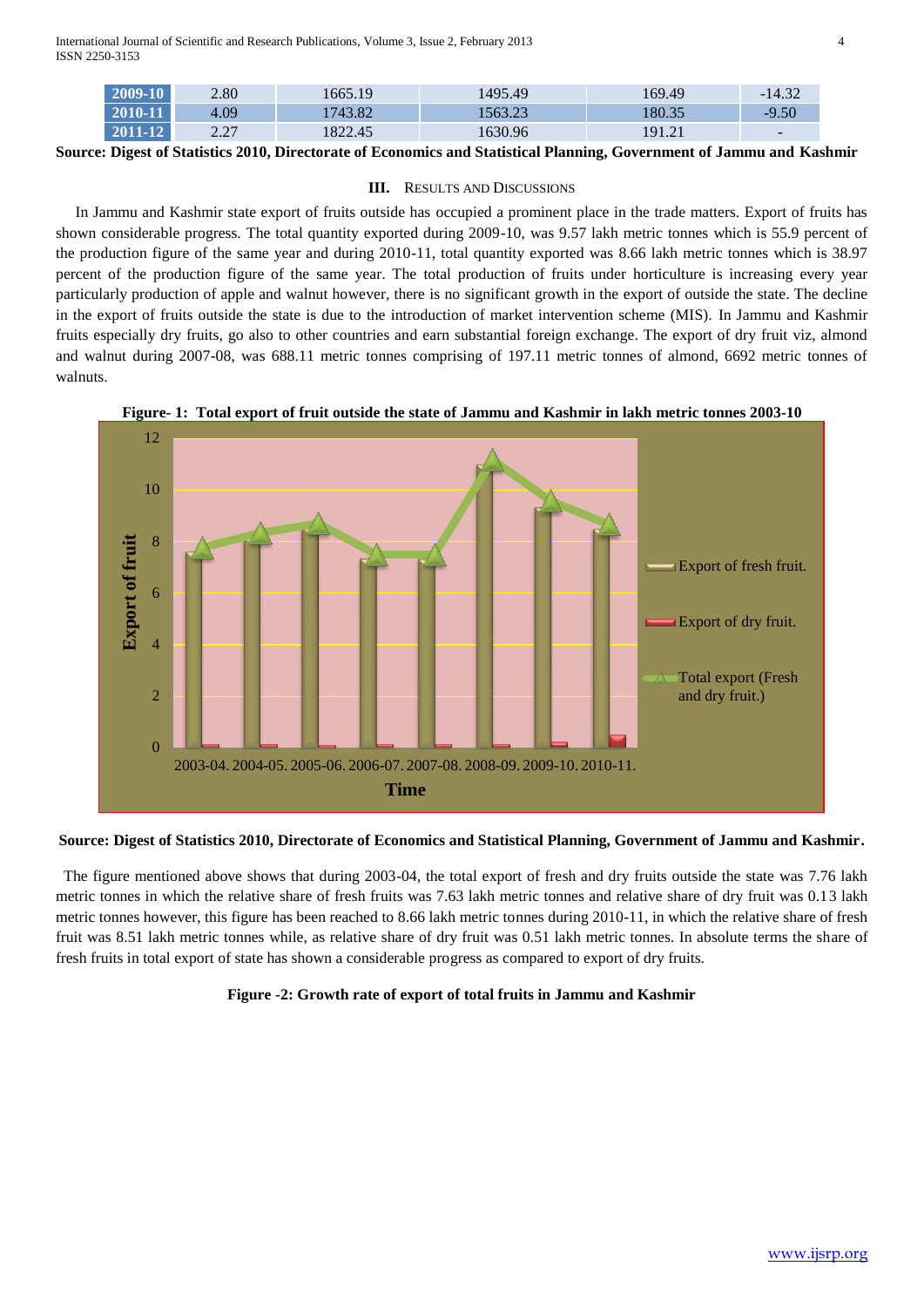International Journal of Scientific and Research Publications, Volume 3, Issue 2, February 2013 5 ISSN 2250-3153



# **Source: Digest of Statistics 2010, Directorate of Economics and Statistical Planning, Government of Jammu and Kashmir**

The above mentioned figure evidicts that the growth rate of export of total fruits has been showing upward and downward movement during the overall period. During 2004-05, the growth rate of export was 7.47 percent and during 2010-11, the growth rate of export was negative (-9.50 percent) which has marginally decreased and it is significantly very low as compared to earlier period (2004-05). However, during the overall period the average growth rate of total exports was 2.88 percent.





### **Source: Digest of Statistics 2010, Directorate of Economics and Statistical Planning, Government of Jammu and Kashmir.**

The figure mentioned above shows the actual value of production of total fruits and its trend value calculated from the regression equation (1193.4+78.632X) as it is clear from the figure that actual value has not shown much deviation from the trend value. Upward increasing trend of production clearly indicates that in absolute terms the production of fruits has increased and there is a positive relation between total fruit production and number of years. The coefficient of determination  $R^2=0.9754$ , indicates that fruit production in Jammu and Kashmir has shown significant increase during the study period.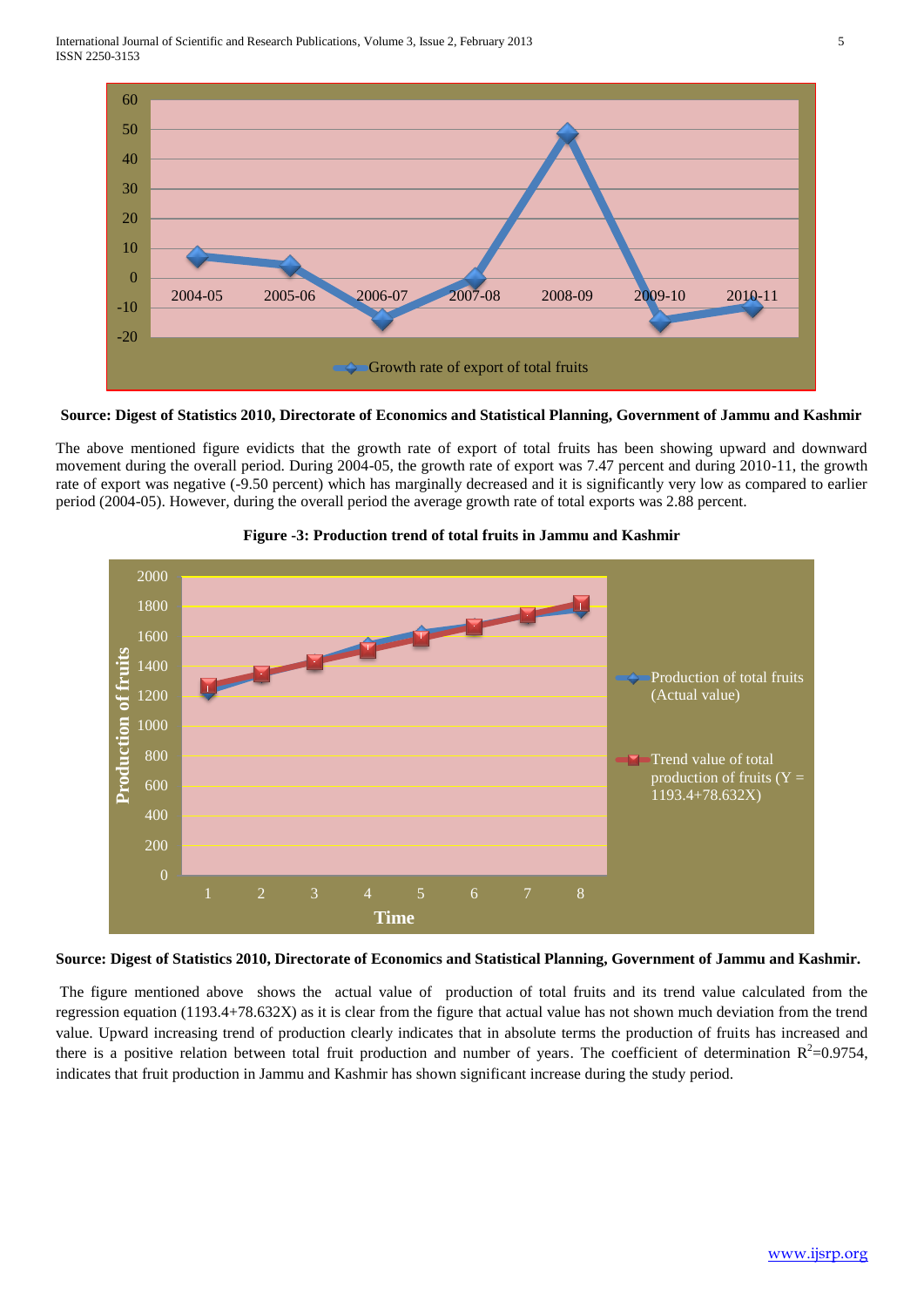

**Figure- 4: Production of total fruits in Jammu and Kashmir (thousand metric tonnes)**

**Source: Digest of Statistics 2010, Directorate of Economics and Statistical Planning, Government of Jammu and Kashmir.**

The figure mentioned above shows that during the overall period from 2004-05 to 2010-11, production of total fruits in Jammu and Kashmir has shown an absolute increasing trend with a growth rate of 9.12 percent during 2005-06 and 2.17 percent of growth rate during 2010-11 however, the average growth rate of total fruit production was 4.73 percent during the period of study. The total fruit production during 2004-05, was 1232.75 thousand metric tonnes in which the relative share of fresh fruit was 1118.49 thousand metric tonnes and relative share of dry fruits was 114.26 thousand metric tonnes however, this production figure has been reached to 1740.62 thousand metric tonnes during 2010-11, in which the relative share of fresh fruits was 1564.15 thousand metric tonnes and relative share of dry fruits was 176.47 thousand metric tonnes.

### **IV.** CONCLUSION

 Horticulture sector serves as a highly contributing industry to the state's economy. Out of the total area of horticulture in the state, 90 percent is concentrated in the valley due to its suitable climate with annual turnover of 75 million US\$, this sector is the biggest source of income in the state's economy next to agriculture. Contribution of horticulture sector to states GDP is 7-8 percent and 45 percent of economic returns in the agricultural sector are accounted for by horticulture. Due to continuous increasing trend in the production and export of fresh and dry fruits the agricultural land gets diversified into horticultural land and increasing production of horticultural produces directly influences the income, employment and living standard in the rural areas of state. The unique climatic conditions of the state facilitate the growth of diverse vegetation including horticulture. About 20 percent of total cultivated area is under horticulture crop in physical terms the area under fruit cultivation is about 3.03 lakh hectares. However, the sector is adversely affected due to lack of marketing strategy. Considering the growth prospects of this sector, the state government needs to plan for higher and more quality production. The state should shift its agriculture development strategy from food security mode to that of value addition by growing certain products like high value fruits, vegetables and cash crops like saffron that can give high returns. The aggregate production and export of fresh and dry fruits has shown increasing trend the overall production of fresh and dry fruits during 2004-05 was 1232.75 thousand metric tonnes and it reached to 1740.62 thousand metric tonnes during 2010-11 and the overall export of fresh and dry fruits was 7.6 lakh metric tonnes in 2003-04 and it reached to 8.66 lakh metric tonnes in 2010-11.

### **REFERENCES**

- [1] Banarjee, G.D. (2009), Poised for a golden revolution. Times Agricultural Journal, 01 April.
- [2] Birthal, P.S, Joshi, P.K. Roy, D. and Throat, A. (20007), Diversification in Indian agriculture towards high value crops. The role of small holders, IFPRI Discussion Paper.
- [3] Chand, R. (2005), Exploring possibilities of achieving four present growth rates in Indian agricultural production.
- [4] Joshi, P.K. (2005), Crop diversification in India: nature, pattern and drivers. National Centre for Agriculture Economics and Policy Research, New Delhi.
- [5] Singh, J. and R.S, Sindhu. (2004), Factors in declining crop diversification, Case of Punjab. Economic and Political Weekly, December 2004, pp 56-58.
- [6] Vyas, V.S. (1996), Diversification in agriculture. Concept, rationale and approaches, Indian Journal of Agricultural Economics, 5(4), pp 636-643.